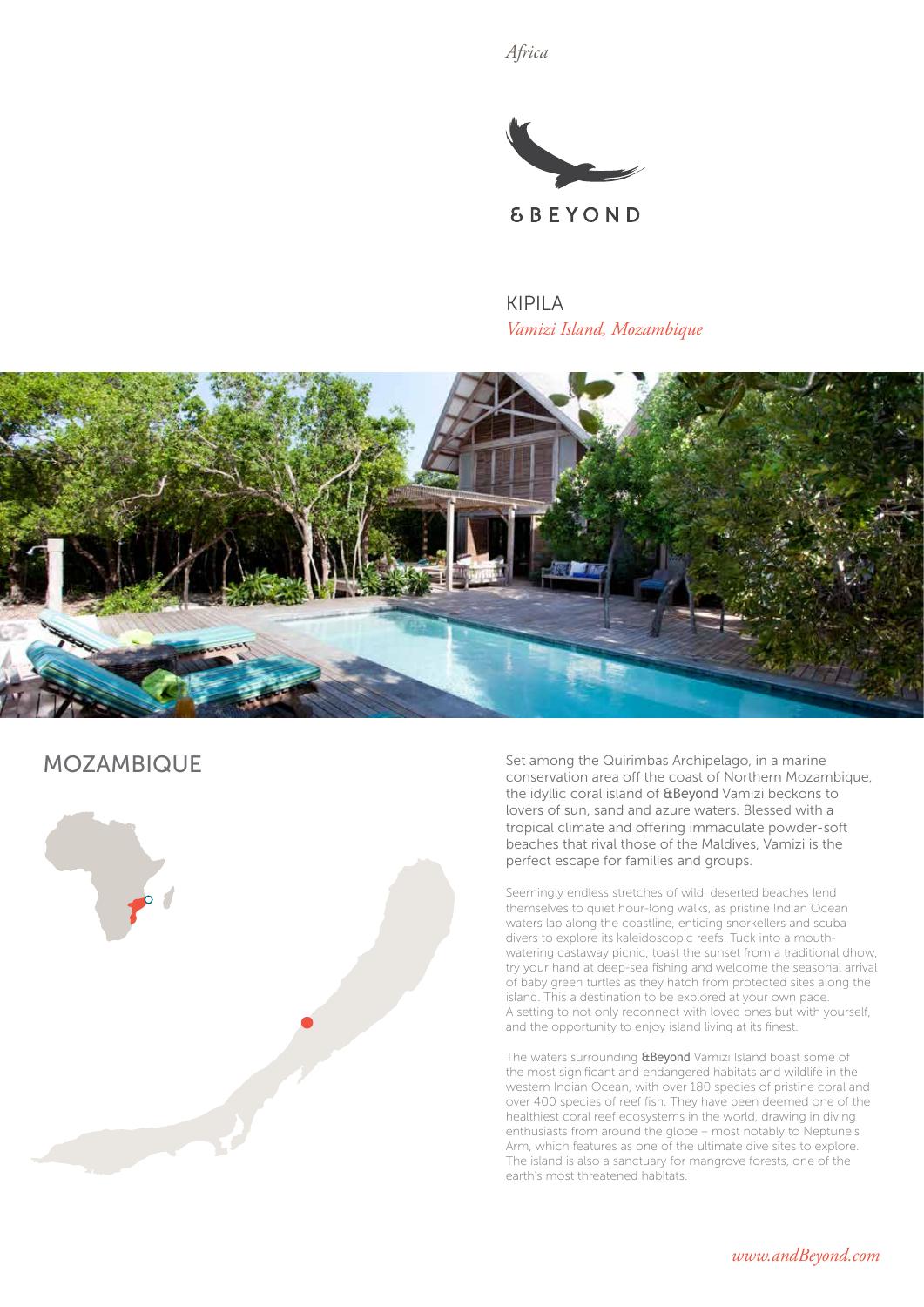



Drawing inspiration from its breathtaking tropical surrounds, &Beyond Vamizi Kipila (meaning "plover" in Kimwani) offers a refreshing palette of blues and greens that accentuate its earthy brown finishes and pitched Balinese-style timber shingle roof. The perfect castaway retreat to reconnect with family members, Kipila is ideally situated within three acres of flourishing gardens that line a vast stretch of private beachfront. It boasts four ensuite rooms that overlook the ocean and a children's room. The bathrooms have been creatively designed to feature elegant gardens within them, bringing the lush surrounds of the villa indoors.

Languid moments can be spent lounging in the spacious sitting room, cooling-off in the sparkling lap pool or enjoying a game or two in the entertainment area, while a private chef prepares a selection of tantalising favourites for the day. A tower, inspired by the Portuguese lighthouse on the island, offers spectacular views across the ocean; the ultimate setting to enjoy a refreshing cocktail and to toast the sun as it sets over another idyllic day.

# AT A GLANCE

- Four ocean-facing bedrooms with ensuite bathrooms
- One garden-facing children's room with ensuite bathroom
- One childminder's room (no ensuite)
- Entertainment room with satellite television
- and games
- Butler and villa host
- Local chef and housekeeper • Tower deck with panoramic views
- 
- Sparkling swimming pool

#### WHAT SETS US APART

- Natural luxury
- Direct beach access
- Beautiful beach walks
- Outstanding marine life
- Excellent snorkelling and scuba
- diving destination
- A range of idyllic beach adventures • Nesting and breeding site of green sea turtles (seasonal)

#### **ACTIVITIES**

- Scuba diving
- Whale watching (seasonal)
- Kayaking
- Traditional dhow cruises
- Sailing
- Castaway picnics
- Guided nature walks
- Local community visits
- Deep-sea fishing, ethical
- spear-fishing, fly-fishing
- Private in-room yoga sessions (subject to availability)
- In-room spa treatments
- Seasonal turtle nesting and hatching excursions

### **ACCESS**

• International scheduled flights to Pemba International Airport (POL) from Johannesburg, Nairobi and Dar es Salaam. This is followed by a one hour connection on a charter flight, aboard a mono-propeller plane to the Vamizi airstrip. Upon landing, guests will be collected by their personal chauffer for a 30 minute scenic drive to their villa.

*"Thank you for a lovely time here at Kipila, an oasis for relaxation and tranquility in the Indian Ocean. The wonderful and friendly staff made us feel right at home."*

*&Beyond Vamizi Island guest book*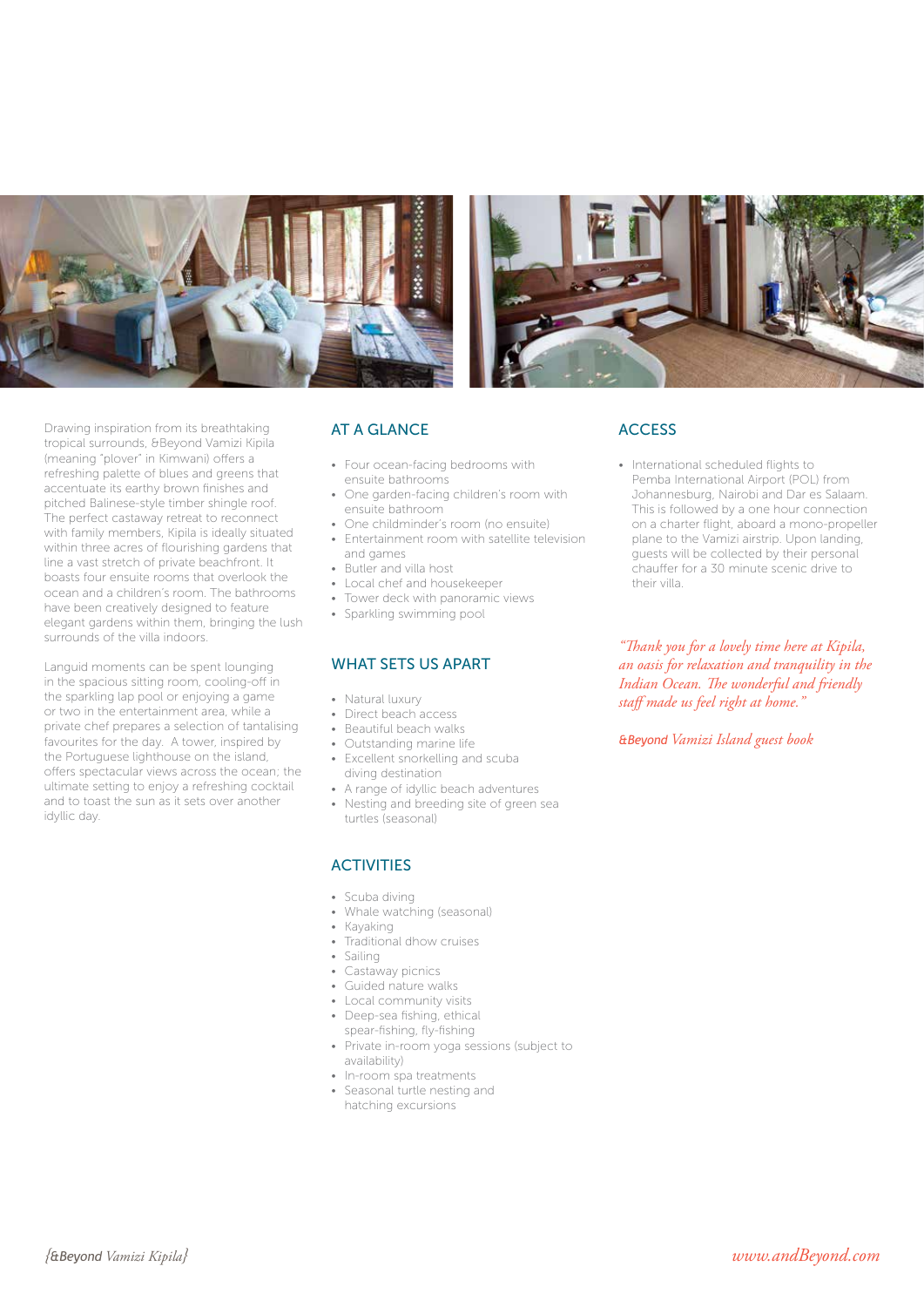







# TABLE OF FACTS

| <b>NUMBER OF ROOMS</b>   | 5 (4 adult ensuite rooms and<br>1 children's room)               |
|--------------------------|------------------------------------------------------------------|
| <b>MAXIMUM GUESTS</b>    | 12 quests - 8 Adults and<br>4 children (10 adults on request)    |
| CHILDMINDERS'S ROOM      | Available                                                        |
| CHII DREN                | Children are welcome                                             |
| CHILDMINDING             | Arranged on request<br>(additional cost)                         |
| <b>TRIPLES</b>           | 3                                                                |
| <b>TWIN BEDS</b>         | All convertible to double, except<br>bunkbeds in children's room |
| <b>OVERHEAD FANS</b>     | Yes                                                              |
| <b>MOSQUITO NETS</b>     | Yes                                                              |
| <b>BATH</b>              | Yes, in master bedroom                                           |
| <b>INDOOR SHOWER</b>     | Yes                                                              |
| <b>OUTDOOR SHOWER</b>    | Yes                                                              |
| SEPARATE W.C.            | Yes                                                              |
| <b>IN-ROOM SAFE</b>      | Yes                                                              |
| TFI FPHONE               | No                                                               |
| <b>HAIRDRYER</b>         | Yes                                                              |
| <b>LAUNDRY INCLUDED</b>  | Yes                                                              |
| <b>WHEELCHAIR ACCESS</b> | No                                                               |
| CHECK IN / CHECK OUT     | Flexible, depending on arrival<br>and departure times            |
| <b>KOSHER FOOD</b>       | No                                                               |
| <b>POWER</b>             | 24 hours (50% solar.<br>50% diesel generator)                    |
| <b>INTERNET ACCESS</b>   | Wi-Fi throughout villa                                           |

| PRIVATE BEACH DINNERS       | Yes                                                                                                                                                                                                                              |
|-----------------------------|----------------------------------------------------------------------------------------------------------------------------------------------------------------------------------------------------------------------------------|
| <b>CREDIT CARDS</b>         | Visa, MasterCard                                                                                                                                                                                                                 |
| MASSAGE / HEALTH TREATMENTS | In-room treatments                                                                                                                                                                                                               |
| <b>EXERCISE EQUIPMENT</b>   | Not available                                                                                                                                                                                                                    |
| WFATHER                     | Mozambique's hot weather lasts<br>from October to February, while<br>the winter months from June to<br>August are fine and warm                                                                                                  |
| RAINFALL                    | Rainfall usually occurs between<br>November and March and peaks<br>in January and February. Rain is<br>mostly in the form of<br>afternoon storms                                                                                 |
| TEMPERATURE                 | Average daytime temperatures<br>are 25 - 36 °C (77 - 93 °F)<br>in summer and 21 - 32 °C<br>(70 - 80°F) in winter. Water<br>temperature ranges from 26 -<br>31 °C (79 - 88 °F) in summer and<br>21 - 28 °C (70 - 82 °F) in winter |
| <b>BEST TIME TO TRAVEL</b>  | All year round                                                                                                                                                                                                                   |
| <b>MALARIA</b>              | The island is situated in a malaria<br>area and necessary precautions<br>should be taken                                                                                                                                         |
| <b>AIRSTRIP</b>             | Yes                                                                                                                                                                                                                              |
| <b>GPS COORDINATES</b>      | S 11º 01' 42.5"<br>F 40° 36' 31.5"                                                                                                                                                                                               |
| VILLA CLOSURE               | Open year round                                                                                                                                                                                                                  |

### **NOTE**

- Please note that park fees and government charges may apply. Speak to your travel consultant for more details.
- Drones are not permitted at **&Beyond** reserves, lodges and villas.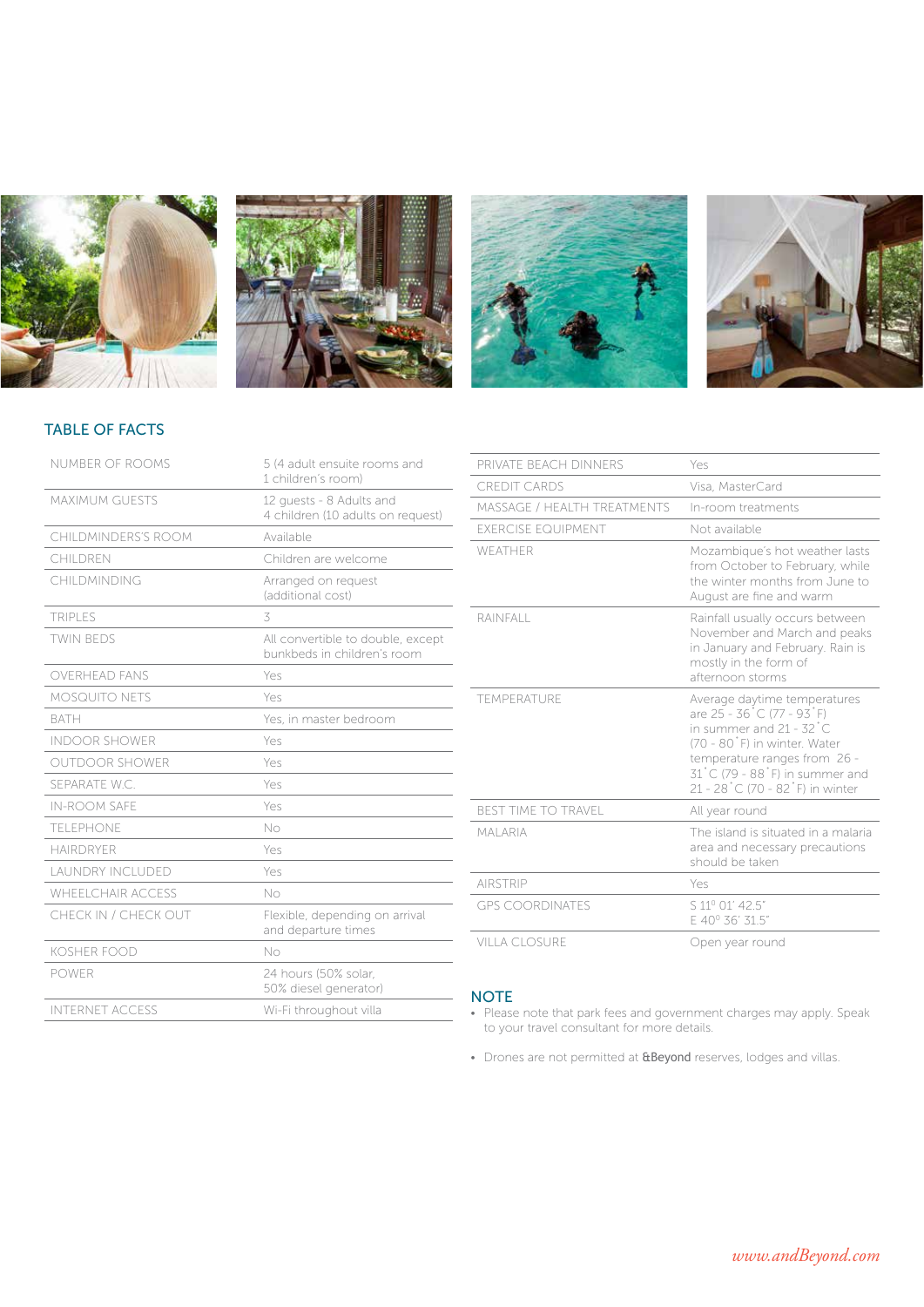### Villa Plan Ground Floor